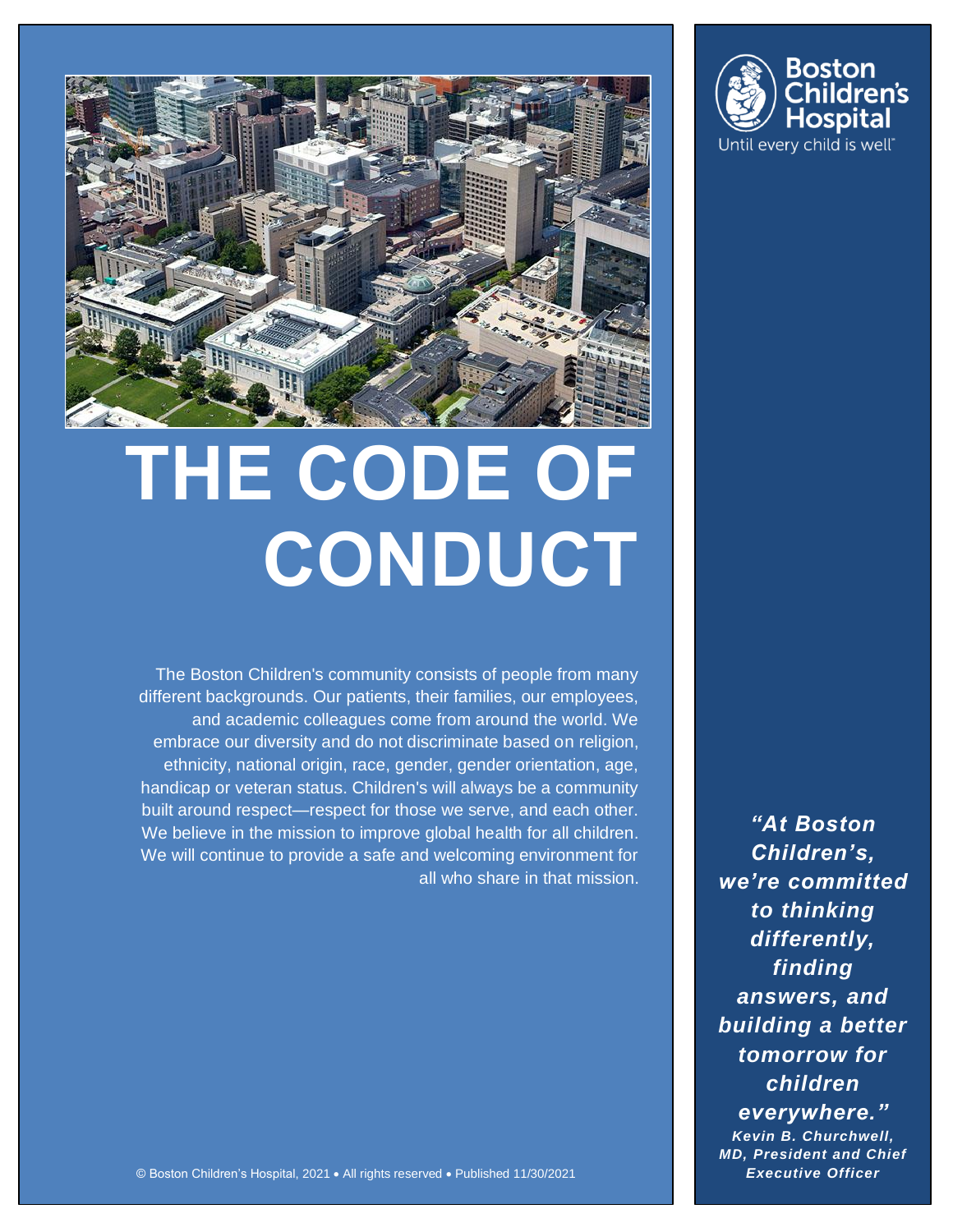

#### **Introduction**

Members of the Boston Children's Hospital Community are committed to honesty, integrity, and diligence in performing all daily activities and functions. Boston Children's adopted this Code of Conduct to affirm our noble principles, and to use them in setting the strategic and operational direction for the organization. Everyone involved with Boston Children's Hospital, whether you're an employee, a vendor, or students on a clinical rotation to maintain our high standards by reporting any potential violations to your supervisor, Office of the General Counsel (OGC), Compliance Department (857-218-4681), and/or the confidential

#### [Anonymous Compliance Hotline at \(888\) 801-2805.](http://web2.tch.harvard.edu/compliance/mainpageS2628P4.html)

*Interpreter services are available in 237 different languages*

Calls are handled with appropriate confidentiality. Boston Children's Hospital does not engage in intimidation, retaliation or retribution against good faith reporters.



We have outlined five core goals that everyone should keep in mind so that we may accomplish our mission.

- 1. Complex Patients. Improve our capacity to care for all patients, particularly those with complex conditions.
- 2. Growth and Accountable Care. Develop relationships with other providers and payers that increase the number of patients with integrated access to complex care, and improve our ability to manage total medical expenses for defined populations and patients.
- 3. Research and Innovation Leadership. Maintain our international leadership position in pediatric research and innovation to remain at the forefront of scientific and clinical advances, and to set us apart from other pediatric institutions.
- 4. Operational and Administrative Effectiveness. Improve administrative and operational systems and processes to support patients and providers and maximize their satisfaction.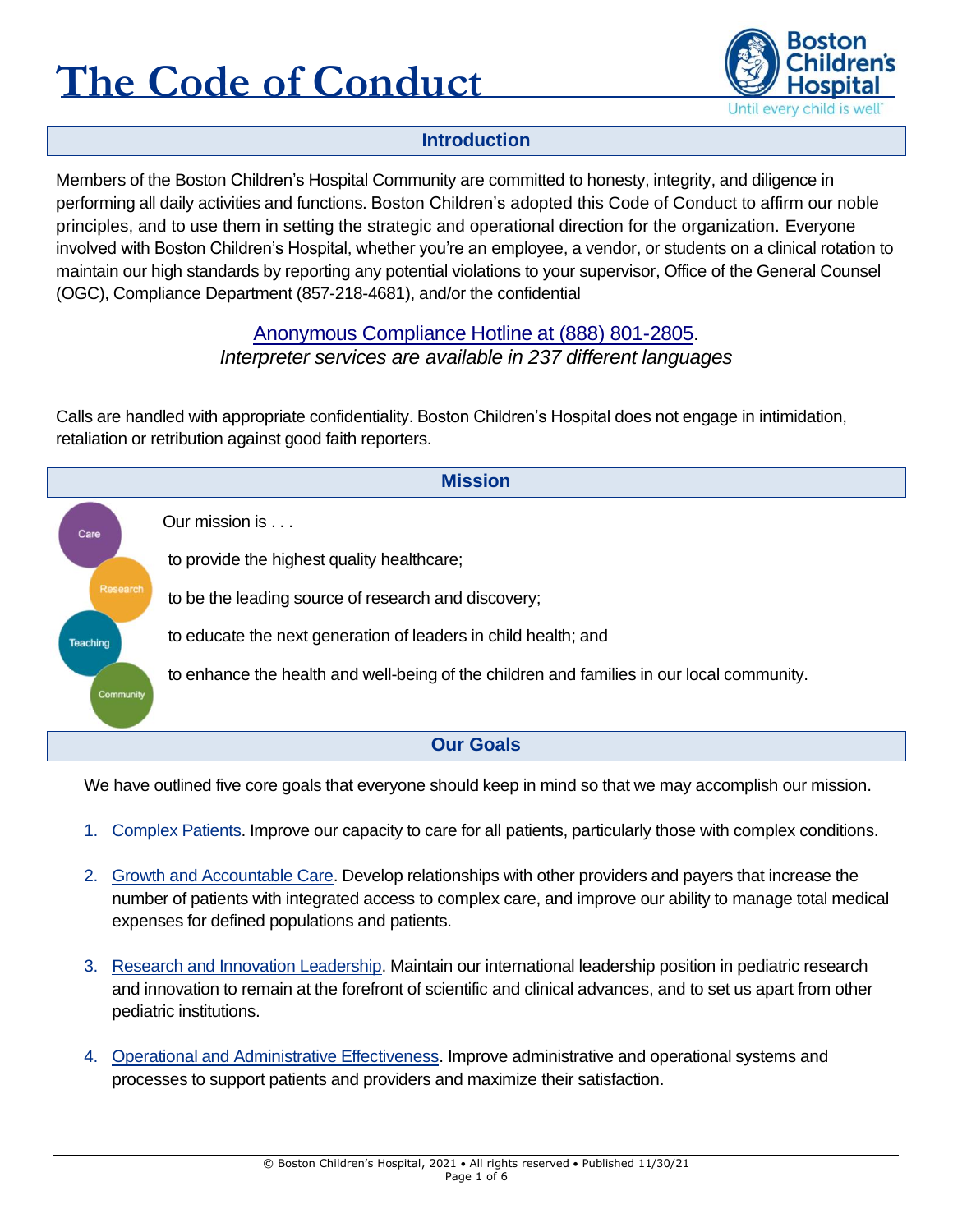

5. Staff and Employee Engagement. Develop and execute programs and improved processes that increase the engagement, satisfaction, and capabilities of our staff and employees, as well as support and enhance our workforce diversity.

#### **Our Values**

**C**ommunication. Communicates clearly and responds thoughtfully and promptly.

**R**espect. Treats others with empathy and compassion; values our differences.

**E**xcellence. Achieves the highest standards of performance every moment of every day.

**A**ccountability. Hold each other to high standards of performance through attention to detail and personal integrity.

**T**eamwork. Collaborates to achieve cooperative solutions.

**Innovation. Demonstrates and supports openness to change and new ideas.** 

#### **Commitment to Safety – High Reliability**

We have an enterprise-wide commitment to becoming a highly reliable organization. This means doing things right the first time, every time. The three pillars of High Reliability are:

#### *①* **Speaking Up for Safety, ② [Communicating Clearly, and](http://thriving.childrenshospital.org/wp-content/uploads/2015/09/ErrorPreventionToolKit.pdf) ③ Paying Attention to Detail**

We are dedicated to increasing the quality of our alertness and attention to details. Failures are embraced in order to take action to stop further damage from occurring, to learn why an event occurred, and to prevent it from happening again. Our focus is on an increased sensitivity to operations – which means looking at what the organization is actually doing regardless of what we are supposed to do based on intentions, designs, and plans. These commitments strive to achieve ZERO preventable harms affecting any patient, family member, or team member at Boston Children's.

#### **Scope**

This Code applies to the Children's Hospital Corporation d/b/a Boston Children's Hospital ("Hospital"), its parent corporation, Children's Medical Center Corporation, and all of its corporate affiliates and satellite locations as well as the Hospital's affiliated medical foundations (collectively, "Hospital affiliates"), together with all of their respective trustees, directors, officers, employees, independent contractors, medical and research staff, faculty members, fellows, residents, interns, students, visiting faculty or scientists, consultants, and volunteers (whether compensated or not). This Code also applies to individuals and entities engaged by the Hospital to provide services on its behalf, including but not limited to professional consultants, contractors and vendors. All individuals are responsible for ensuring that they understand the Compliance Manual and policies and procedures that apply to their job role. Conduct that does not conform to the requirements of the Compliance Manual or applicable policies and procedures is deemed to be outside the scope of employment and will be subject to discipline.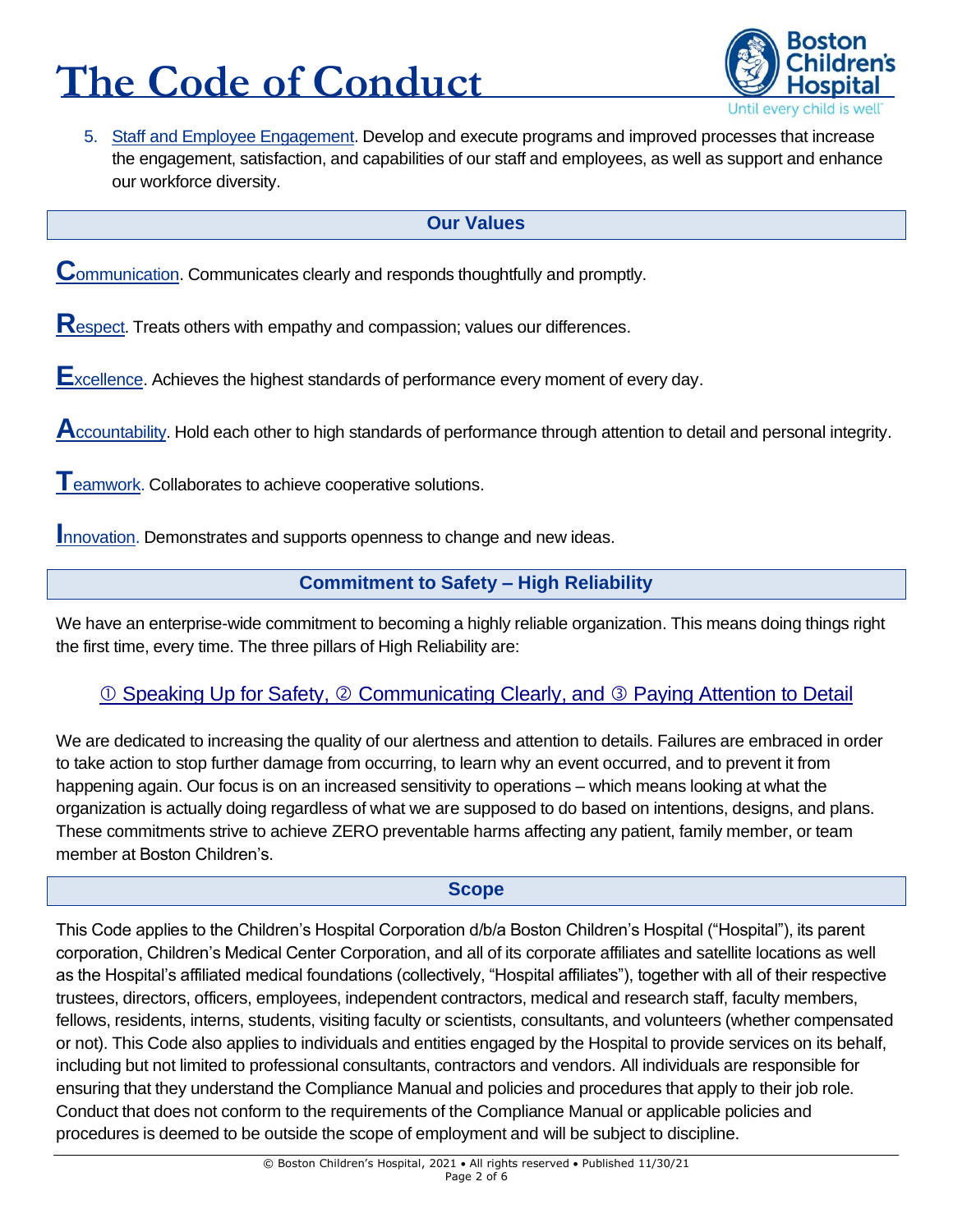

#### **Bylaws, Manuals, Policies and Procedures**

The following topics are the major bylaws, manuals, and policies and procedures governing all individuals at Boston Children's. More specific individual department guides will assist you with your job responsibilities. Each section heading is a hyperlink to the referenced information.

## *Boston Children's [Hospital Medical Staff Bylaws](http://chbshare.chboston.org/elibrary/admin/manuals/msbylaws/default.aspx)*

The Medical Staff Bylaws govern medical appointments and practice at Boston Children's Hospital. Medical Staff need to demonstrate that their experience, educational background, training, professional competence, health, adherence to professional ethics, good reputation and ability to work with others are adequate to assure the Board of Trustees that they will perform their activities in a competent and ethical manner; and that any patient treated by them will receive efficient and quality care. Staff are required to meet the applicable qualifications, standards, and requirements set forth in the Bylaws and all organizational policies and procedures.

### *[Clinical Services](http://chbshare.chboston.org/elibrary/clinsvc/default.aspx)*

Clinical Services' programs aim to be accessible, culturally appropriate, developmentally sensitive, socially responsible, and family-centered. The International Health Services Manual describes staff obligations and supports coordination of services for all international patients. The Patient Experience Manual is the sum of all interactions, shaped by our organization's culture, that influence patient perceptions across our continuum of care. The Ambulatory Services Manual describes departmental-specific information on operations, services, and includes policies and procedures.

# *Compliance*

Our Compliance Program ensures that the organization conducts its business in compliance with all governing law; and that our operations are in accordance with established standards of business and professional ethics. The Board of Trustees charges the Chief Compliance Officer and Compliance Management Committee to review specific compliance matters that arise. The program has four key areas of focus: (1) Billing and Coding, (2) Conflict of Interest, (3) Privacy and Security, and (4) Research Compliance. Each area has specific policies and procedures that further describe important standard operating procedures. All individuals who work for or provide services to Boston Children's Hospital must also review the Compliance Manual – a broad overview of important organizational legal and ethical principles.

### *Equity, Diversity and Inclusion*

*"Being a leader in equity for all is an attainable goal, and with your support and your dedication, it's a goal we will keep working toward until it's a reality."* Kevin B. Churchwell, MD, President and Chief Executive Officer

Boston Children's Hospital is committed to fostering a culture that honors diversity, respect, inclusion, and excellence, both within our system and across our community.

This requires a system of care that treats all patients and our workforce effectively and compassionately regardless of socioeconomic status, race, ethnicity, language, nationality, sexual orientation, gender identity, religion, geography, abilities, age, and life experience.

BCH is united around objectives to enrich our community and reduce healthcare disparities in pediatric care. We aim to advance culturally effective pediatric care through education and scholarship; recruitment and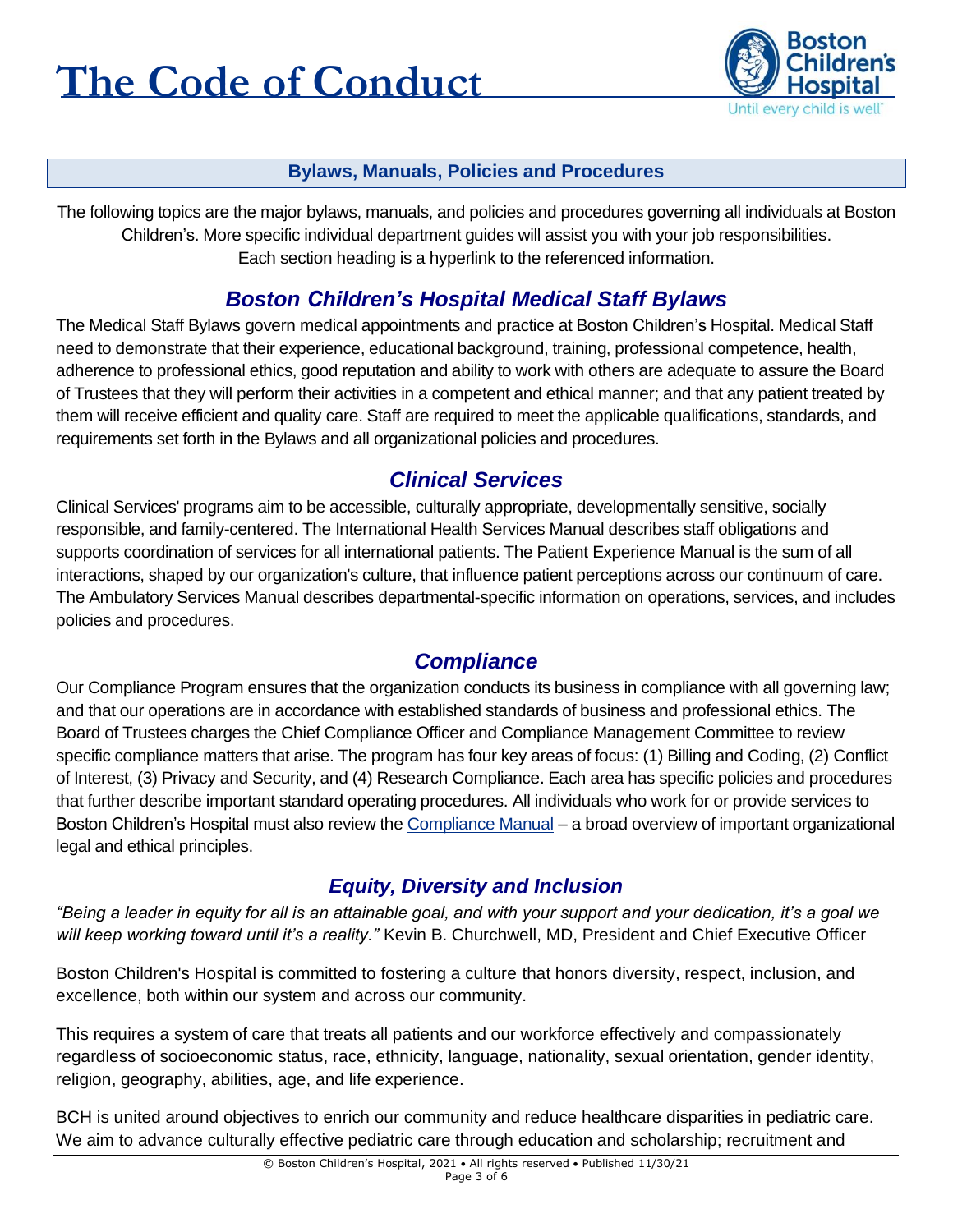

retention of a diverse and inclusive workforce; and support for an environment of respect for different viewpoints. We measure our progress and hold ourselves accountable.

We renew this commitment not only because it is moral and ethical, but for the fundamental reason it is the right thing to do. Should you have concerns related to equity, diversity or inclusion practices at BCH, you may contact your Department Leadership, Human Resources, or the Anonymous Compliance Hotline (888-801- 2805).

#### *[Facilities Management](http://chbshare.chboston.org/elibrary/recp/default.aspx)*

The Facilities Management Manual describes space assignment, use, and management of Emergency Response Floor Plans. The plans describe evacuation routes, and identify room numbers and areas. The Contractor Safety Guide supports project managers and construction personnel in safe and efficient building operations.

#### *[Finance](http://chbshare.chboston.org/elibrary/fin/default.aspx)*

The Finance Department provides accurate, timely, and clear financial and statistical information that supports the organization's understanding of its operations. Additionally, the department efficiently processes financial transactions. The Finance Manual describes financial practices that impact the organization and its employees. The Finance Employee Manual describes departmental-specific organization, operations, and policies. The Health Information Systems Manual describes patient financial transactions such as pre-approval and billing.

#### *[Hospital Trust](http://chbshare.chboston.org/elibrary/cht/default.aspx)*

The Trust secures philanthropic support for Boston Children's patient care, research, education and community service initiatives. If you need support for an important program, the Trust can help identify sources and partner with you to bring in philanthropic funding.

#### *[Human Resources](http://chbshare.chboston.org/elibrary/hr/default.aspx)*

Human Resources helps the organization foster an environment that is respectful and supportive. It accomplishes this by recruiting and retaining bright people who have the opportunity to excel as individuals and as teams. All employees should be aware of the information in th[e Human Resources Manual,](http://chbshare/elibrary/hr/manuals/hrpp) which covers: Sexual Harassment; Discipline, Discharge and Standards of Conduct; and Diversity, Equal Employment Opportunity and Affirmative Action. Additionally, the Clinician Administrative Manual provides standards and expectations of professional behavior. Your benefit information can also be accessed at [bostonchildrenshr.org](http://bostonchildrenshr.org/).

# *[Information Services](http://chbshare.chboston.org/elibrary/isd/default.aspx)*

The Information Services Department (ISD) delivers top quality support and develops innovative solutions. We build security systems to prevent the loss, modification or misuse of patient and organizational information. The ISD Manual describes acceptable use of computer and network resources. The ISD Employee Manual describes departmental-specific organization, operations, and policies. It also describes the functions and responsibilities of the various areas in Boston Children's overall computing environment. ISD also oversees the Patient Health Information Manual that specifies patient medical care documentation, as well as access, storage and release of medical records.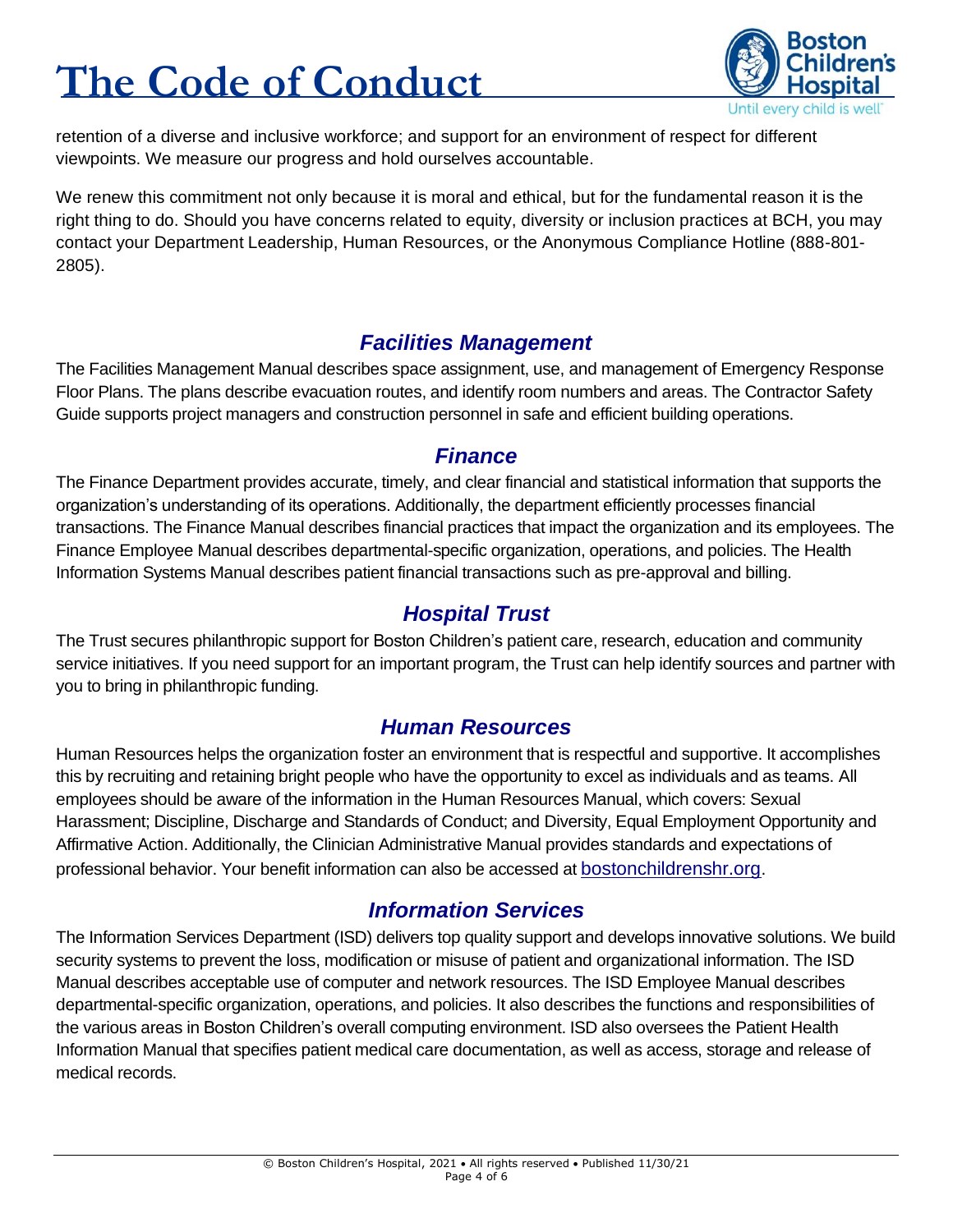

## *[Marketing and Communications](http://web2.tch.harvard.edu/marcomm/)*

The Marketing and Communications Department performs marketing, communications, research, media relations and public affairs functions. It is responsible for [branding](file:///C:/Users/ch185868/Downloads/bch_brandguidelines%20(1).pdf) and promoting Boston Children's and the community that we serve. We develop programs that encourage patients to seek clinical care at all of our locations by raising visibility and strengthening our reputation.

# *[Patient Care Services](http://chbshare.chboston.org/elibrary/ptsvc/default.aspx)*

Patient Care Services covers various departments that provide excellent patient care. The following manuals guide them to ensure the delivery of quality care:

- Biomedical Engineering Manual addresses medical equipment management, safety, and performance measures.
- Clinician Administrative Manual describes clinician governance, staffing, and personnel policies.
- Graduate Medical Education Manual outlines standards and policies for the program.
- Infection Prevention and Control Program Manual reduces the impact of infectious diseases or organisms on patients, personnel, and visitors. This helps to ensure that Boston Children's is an environment free from hazards, which may result in injury or illness.
- Emergency Response Manual works in conjunction with the Hospital Incident Command System (HICS) to identify responders' roles, responsibilities, and strategies during an emergency. It contains site-specific response plans to incidents that disrupt operations.
- Laboratory Medicine Manual contains policies and procedures for the Department of Lab Medicine and Point of Care Testing.
- Nursing Orientation Handbook describes training for new nursing staff, and the parameters for safe, consistent, and quality interventions.
- Pathology Manuals describe standards for pathology and cytopathology services provided by the Pathology Department.
- Patient Care Manual contains polices related to safe patient care and specialty care content for: Ambulatory Care, Behavioral Health Care, Cardiovascular and Critical Care Manual, Case Management, Child Protection, Clinical Operations, Nutrition, Emergency Services, NICU Care, Pediatric Oncology Care, Peri-Operative Care, Radiation Sedation, Respiratory Care, and Trauma Program Care.
- Patient Experience Manual is the sum of all interactions, shaped by our organization's culture, that influence patient perceptions across the continuum of care.
- Pharmacy and Therapeutics Manual includes policies regarding medication prescription, preparation, administration and pharmacy monitoring activities to ensure safe medication use.
- Radiology Department Manual describes department organization, operations, policies, and patient care information.

# *[Program for Patient Safety and Quality](http://chbshare.chboston.org/elibrary/ppsq/default.aspx)*

We are committed to providing the highest quality pediatric care to all patients and families. The Program for Patient Safety and Quality (PPSQ) provides leadership oversight and coordination for activities involving Patient Safety & Quality within BCH. The primary goal of our institution-wide program is to ensure that all care is safe, highly effective, patient-centered, timely, efficient and equitable. PPSQ also focuses on Clinical Regulatory Compliance and ensures organizational compliance by embedding regulatory standards into practice. Clinical Regulatory Readiness implements processes, prepares for surveys and inspections, and works with regulators and stakeholders to remedy and address any necessary corrective actions.